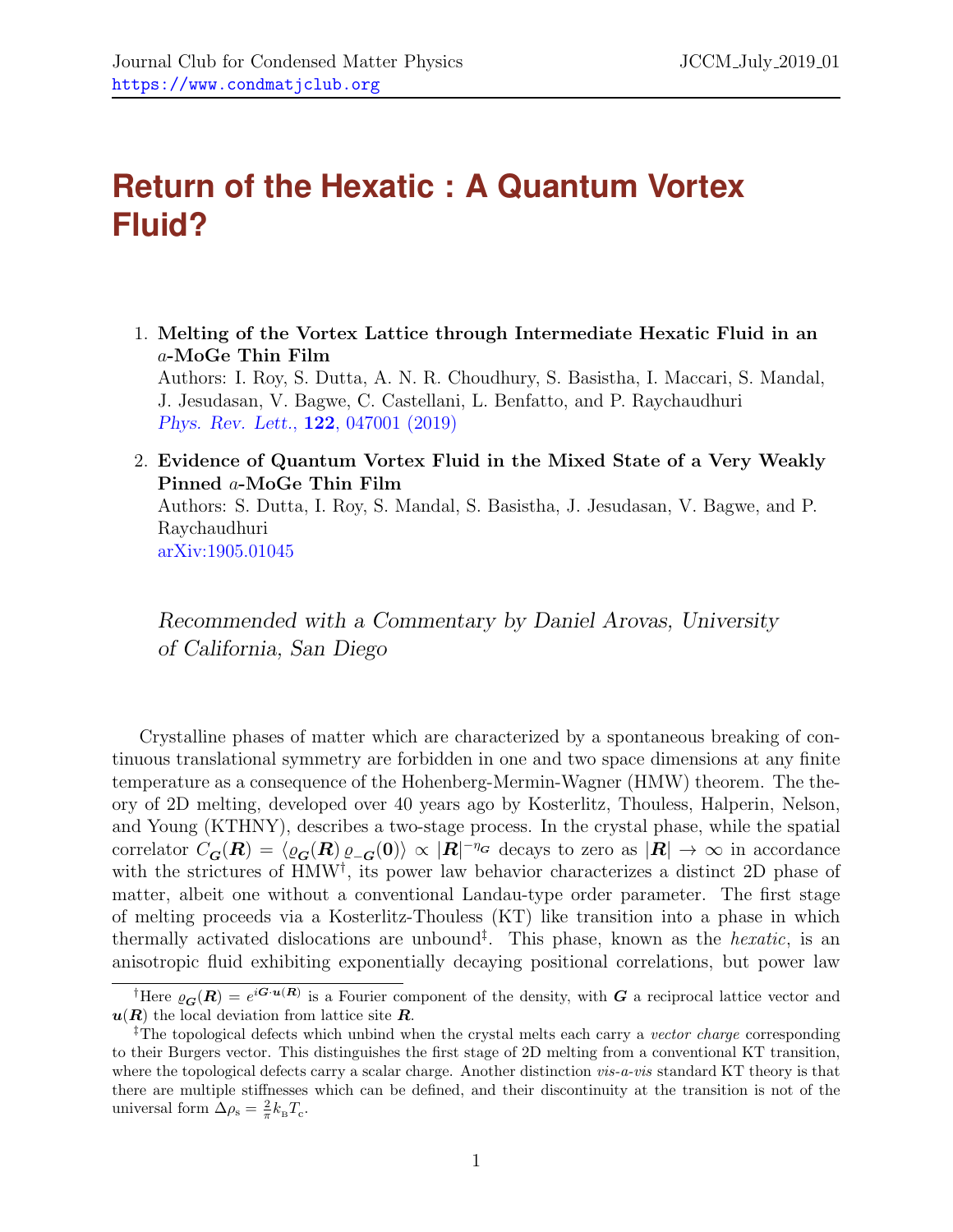

<span id="page-1-2"></span>Figure 1: Left: A hexagonal lattice disclination of charge −1 (five rather than six nearest neighbors). Right: A dislocation composed of two oppositely charged disclinations, with Burgers vector b. Adapted from ref. [\[2\]](#page-4-0).

orientational order in the quantity  $\psi_6(\mathbf{r}) = \nu_{\mathbf{r}}^{-1} \sum_{\mathbf{r}'} \exp(\theta i \theta_{\mathbf{r} \mathbf{r'}})$ , where  $\theta_{\mathbf{r} \mathbf{r'}}$  is the angle made by the link between particle at  $r$  and one of its neighbors<sup>[†](#page-1-0)</sup> at  $r'$  with respect to an arbitrary fixed direction in space, and  $\nu_r$  is the number of nearest neighbors of  $r$ . The shear modulus is finite in the crystal but vanishes in the hexatic<sup>†</sup>. A dislocation is equivalent to a bound pair (*i.e.* a dipole) of *disclinations* (see Fig. [1\)](#page-1-2), and the second transition, from the hexatic to an isotropic fluid, is associated with the unbinding of disclination pairs and is of the standard KT class<sup>[§](#page-1-3)</sup>. In the isotropic fluid, both  $\varrho_{\bm{G}}(\bm{R})$  as well as  $\psi_6(\bm{r})$  exhibit exponentially decaying correlations. 2D melting is not guaranteed to proceed via the two-stage KTHNY scenario, however. Depending on microscopic details, there could be a single first order transition between crystal and liquid, as in 3D. Or there could be a KT-like transition from crystal to hexatic and a first order transition from hexatic to isotropic fluid, as has been observed in numerical simulations of hard disks [\[1\]](#page-4-1).

A natural setting in which to search for the hexatic is the vortex phase of superconducting sheets or films<sup>[¶](#page-1-4)</sup>. In such quasi-2D structures, the sample thickness can be much smaller than the scale on which vortex lines bend, in which case the vortices behave as point particles. Some 30 years ago, using the Bitter pattern technique of decorating magnetic flux lattices with magnetic 'smoke' consisting of small magnetic particles, Murray *et al.* reported the observation of a "hexatic vortex glass" phase<sup>||</sup> in BSCCO [\[4\]](#page-4-2). Another imaging method

<span id="page-1-3"></span>§Disclinations carry scalar 'charges', as opposed to dislocations which carry (Burgers) vector 'charges'.

<span id="page-1-0"></span><sup>†</sup>For a general configuration the nearest neighbors of a given site may be determined by a Delaunay triangulation.

<span id="page-1-1"></span><sup>&</sup>lt;sup>‡</sup>In contrast to familiar δ-function peaks, the structure factor  $S(G+q) = \sum_{\bm{R}} C_{\bm{G}}(\bm{R}) e^{i\bm{q} \cdot \bm{R}}$  in the vicinity of the Bragg vectors exhibits a power law behavior  $|q|^{-2+\eta_G}$  as  $q \to 0$  in the crystal phase. In a threedimensional hexatic, where the order parameter  $\Psi_6$  is finite and independent of system size, there are Bragg "bumps" in  $S(G+q)$ . For a 2D hexatic, the amplitude of these bumps vanishes in the thermodynamic limit.

<span id="page-1-5"></span><span id="page-1-4"></span><sup>¶</sup>Hexatics have also been observed in two-dimensional colloidal crystals [\[3\]](#page-4-3).

 $\mathbb{T}$ The putative hexatic glass phase is distinguished from the hexatic liquid due to the presence of quenched disorder which pins dislocations and results in a finite shear modulus. However, theoretical and numerical work has called to question the stability of this notional phase. Rather, disorder is expected to lead to a proliferation of disclinations resulting in no distinct hexatic glass phase in 2D.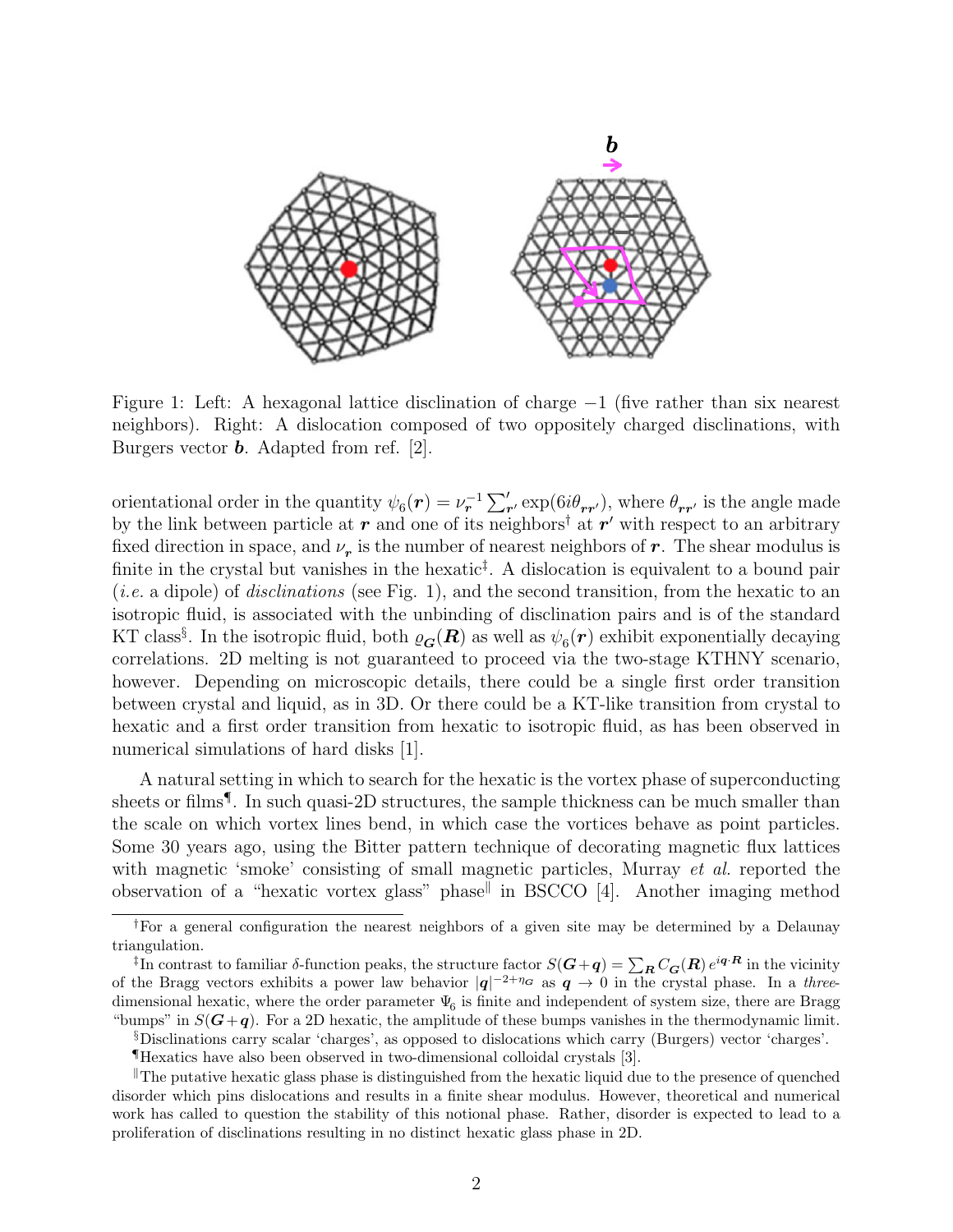

<span id="page-2-1"></span>Figure 2:  $T = 2K$  images for three different magnetic fields [\[6\]](#page-4-4). Vortices (black dots) appear as minima in the STS conductance map, obtained at fixed dc bias  $V<sub>b</sub> = 1.52$  mV. Five- (red), seven- (green), four- (magenta), and eight-fold (yellow) coordinated topological defects are identified from the Delaunay triangulation of the vortex positions. Above each STS image is its 2D Fourier transform; the scale bar is in nm<sup>−</sup><sup>1</sup> . Note that the structure factor for the hexatic still exhibits prominent Bragg peaks, which presumably are a finite size effect.

maps the vortex positions via scanning tunneling spectroscopy (STS), taking advantage of the fact that the vortex cores are essentially metallic, and provide larger tunneling resistance than the superconducting interstices of the vortex matter [\[5\]](#page-4-5).

The recent work of Roy *et al.* [\[6\]](#page-4-4) combines real space STS imaging and transport measurements to map out the phase diagram of vortex matter in very weakly pinned, amorphous MoGe thin films ( $t \approx 20 \text{ nm}$ ,  $T_c \approx 7.05 \text{ K}$ ). The pinning strength is estimated to be six orders of magnitude weaker than corresponding values in Nb or  $YBa<sub>2</sub>Cu<sub>3</sub>O<sub>7</sub>$  films. The results are in substantial agreement with the KTHNY scenario. The crystal phase is characterized by an activated resistance  $R(I) = R_{\text{ff}} \exp[-U(I)/k_{\text{B}}T]$ , where  $U(I) = U_0(I_c/I)^{\alpha}$  with  $I_c$  the depinning current. For  $I > I_c$  the vortex crystal is in a flux flow regime where the voltage drop generated by vortex motion is  $V = R_{\text{ff}} (I - I_c)^{\dagger}$ . For  $I < I_c$  they find  $\alpha = 1$  provides a very good fit. Thus  $R \to 0$  exponentially in the crystal. At fixed T, increasing magnetic field yields a transition into a vortex fluid state at a characteristic field  $H = H<sub>M</sub><sup>1</sup>(T)$ . In this fluid phase,  $U(I)$  and thus  $R(I)$  are independent of current as  $I \rightarrow 0$ . That the resistivity  $\rho(H > H^1_{M,\text{max}})$  remains finite in the  $T \to 0$  limit suggests that the vortices in this regime may be in a quantum fluid state [\[8\]](#page-4-6). The identification of the vortex fluid as a hexatic phase is established by STS imaging of the vortex configurations. At  $T = 2K$  and  $H = 1 kOe$ , a hexagonal vortex lattice is observed with no defects. Above  $H = 3 \text{kOe}$ , free dislocations in

<span id="page-2-0"></span><sup>&</sup>lt;sup>†</sup>It should be stressed that there is a rich panoply of dynamical phases of interacting vortex matter [\[7\]](#page-4-7), and so the dichotomy between pinned and Ohmic phases is something of a cartoonish view. Nevertheless, for  $I \gg I_c$  one expects Ohmic behavior.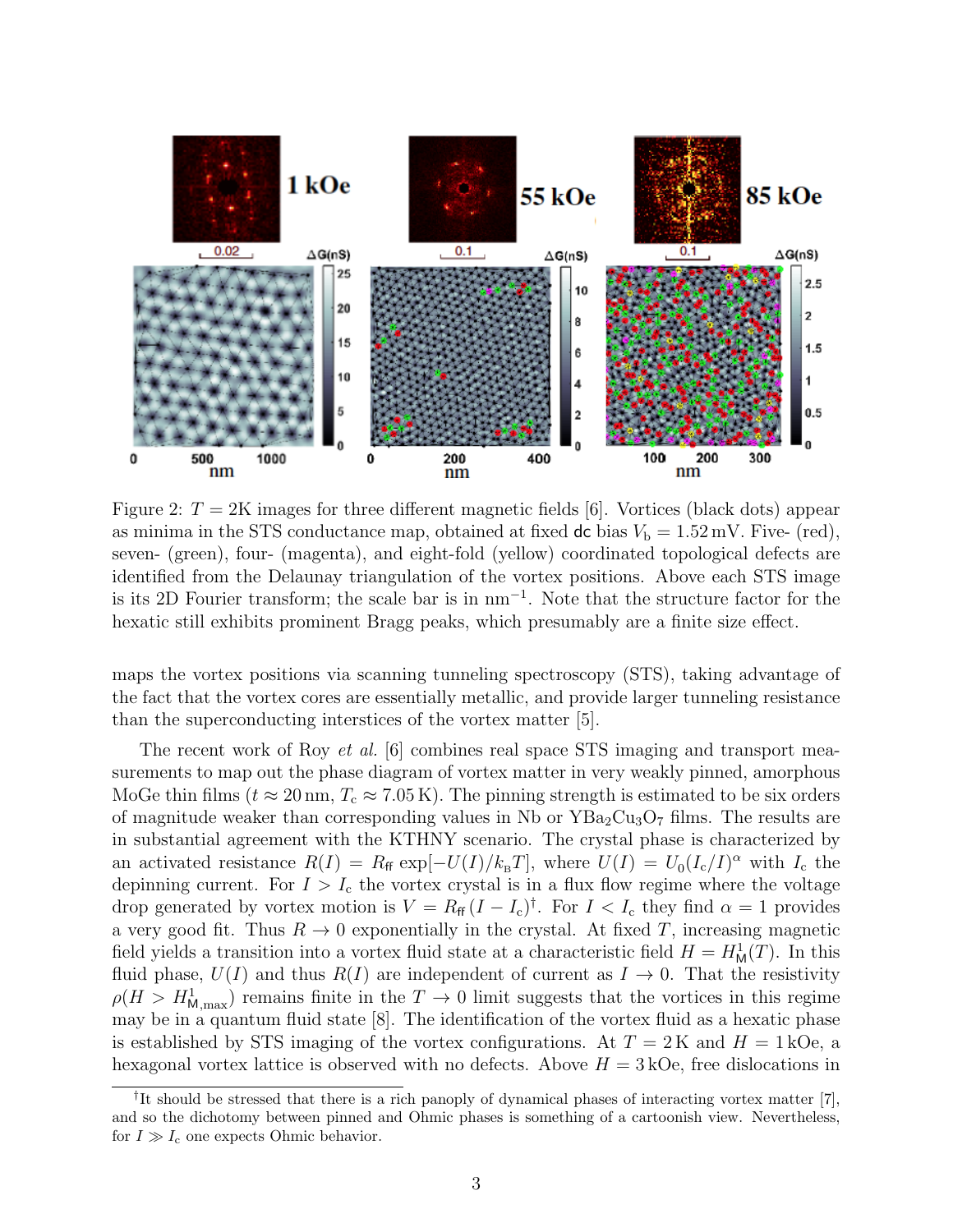

Figure 3: Top: Hexatic order parameter  $\Psi_6$  and linear resistivity  $\rho_{lin}$  as a function of field at  $T = 2$  K. Lower left:  $\rho_{lin}(H, T)$  versus H at different temperatures. Lower right: Phase diagram inferred from transport and STS measurements. The mean field transition labeled by  $H_{c2}$  is merely a crossover, and there is no essential distinction between the isotropic vortex liquid and the normal state. From ref. [\[6\]](#page-4-4).

the vortex lattice are present, but for  $H < H<sub>M</sub><sup>2</sup> = 70$  kOe the Fourier transform of the STS conductance pattern  $G(r)$  exhibits six peaks, corresponding to sixfold orientational order (see Fig. [2\)](#page-2-1). At  $H = H<sub>M</sub><sup>2</sup>$ , the six peaks spread into a ring, heralding an isotropic vortex liquid phase. The phase boundaries are corroborated by dynamical studies of the un-driven vortex motion (likely induced by thermal and perhaps quantum fluctuations) gleaned from 12 successive images over the same spatial field at 15 minute intervals. In the crystal phase, each vortex undergoes small excursions about its mean position. In the high field liquid phase, the vortex motions are random. In the hexatic fluid, however, the long time motion of the vortices is along one of the three principal directions of the hexagonal structure, consistent with the gliding of dislocations [\[2\]](#page-4-0).

Orientational order in the putative hexatic fluid is computed by evaluating the order parameter  $\Psi_6 \equiv N^{-1} \sum_{\bf r} \psi_6({\bf r})$ , where N is the number of vortices<sup>[†](#page-3-0)</sup>. For a perfect hexagonal lattice,  $\Psi_6 = 1$ . Roy *et al.* observe that  $\Psi_6$  remains roughly constant throughout the hexatic phase as  $H$  is varied at fixed system size, and then abruptly plunges to zero in the

<span id="page-3-0"></span><sup>&</sup>lt;sup>†</sup>More precisely, one defines the correlation function  $g_6(r) = \langle \psi_6(r) \psi_6(0) \rangle \propto |r|^{-\eta_6}$ . One then defines  $\Psi_6 \equiv N^{-1} \left\langle \sum_{\bm{r},\bm{r'}} \psi_6(\bm{r}) \psi_6^*(\bm{r'}) \right\rangle^{1/2} \propto L^{-\eta_6/2}$ , where  $L \propto N^{1/2}$  is the characteristic linear dimension